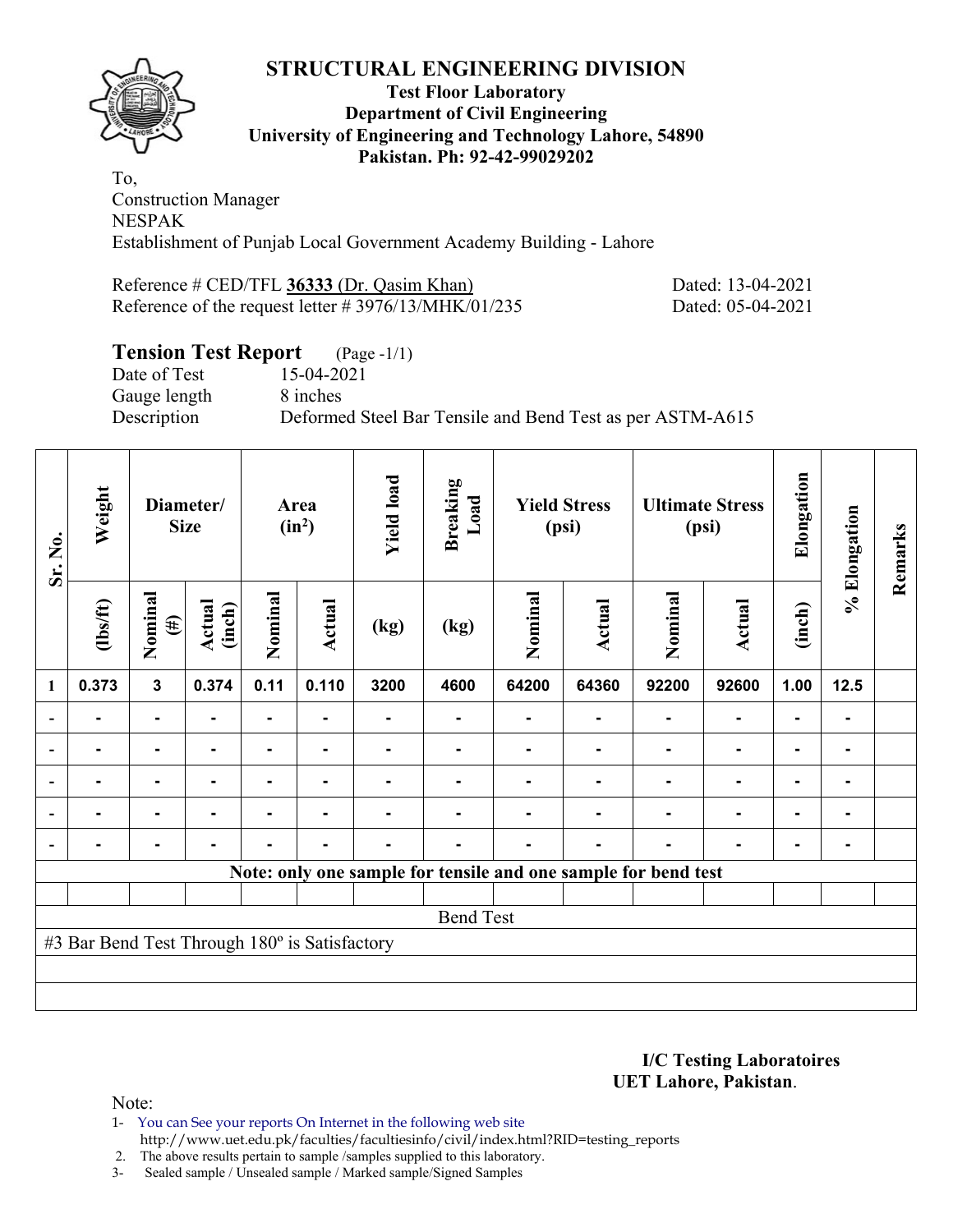**Test Floor Laboratory Department of Civil Engineering University of Engineering and Technology Lahore, 54890 Pakistan. Ph: 92-42-99029202** 

To, Manager Construction Orient Electronics (Pvt) Ltd Construction of Orient Square Hotel Tower Johar Town

| Reference # CED/TFL 36334 (Dr. Qasim Khan)                       | Dated: 13-04-2021 |
|------------------------------------------------------------------|-------------------|
| Reference of the request letter # OSH-SO/UET/SteelTest/120421-03 | Dated: 12-04-2021 |

# **Tension Test Report** (Page -1/1)<br>Date of Test 15-04-2021

Gauge length 8 inches

15-04-2021 Description Deformed Steel Bar Tensile and Bend Test as per ASTM-A615

| Sr. No.                  | Weight                   | Diameter/<br><b>Size</b><br>(mm) |                | Area<br>$(in^2)$ |                          | <b>Yield load</b>                                   | <b>Breaking</b><br>Load                                         | <b>Yield Stress</b><br>(psi) |                          | <b>Ultimate Stress</b><br>(psi) |                          | Elongation               | % Elongation             | Remarks |
|--------------------------|--------------------------|----------------------------------|----------------|------------------|--------------------------|-----------------------------------------------------|-----------------------------------------------------------------|------------------------------|--------------------------|---------------------------------|--------------------------|--------------------------|--------------------------|---------|
|                          | (1bs/ft)                 | Nominal                          | Actual         | Nominal          | Actual                   | (kg)                                                | (kg)                                                            | Nominal                      | Actual                   | Nominal                         | <b>Actual</b>            | (inch)                   |                          |         |
| 1                        | 0.419                    | 10                               | 10.06          | 0.12             | 0.123                    | 3400                                                | 4800                                                            | 62464                        | 60850                    | 88184                           | 85900                    | 1.50                     | 18.8                     |         |
| $\boldsymbol{2}$         | 0.422                    | 10                               | 10.09          | 0.12             | 0.124                    | 3400                                                | 4900                                                            | 62464                        | 60470                    | 90021                           | 87200                    | 1.70                     | 21.3                     |         |
| $\overline{\phantom{a}}$ | $\overline{\phantom{0}}$ | $\overline{\phantom{a}}$         | $\blacksquare$ |                  | $\overline{\phantom{a}}$ |                                                     |                                                                 | $\overline{\phantom{a}}$     | $\blacksquare$           | $\qquad \qquad \blacksquare$    | $\overline{\phantom{a}}$ | $\overline{\phantom{a}}$ | $\blacksquare$           |         |
| $\blacksquare$           | Ξ.                       | $\overline{\phantom{a}}$         | $\blacksquare$ | ٠                | $\overline{\phantom{a}}$ |                                                     |                                                                 |                              | $\overline{\phantom{0}}$ | $\blacksquare$                  | $\overline{a}$           | $\overline{\phantom{a}}$ | $\overline{\phantom{0}}$ |         |
|                          | $\overline{a}$           | $\overline{\phantom{0}}$         | $\overline{a}$ |                  |                          |                                                     |                                                                 |                              | $\overline{\phantom{0}}$ |                                 | $\qquad \qquad -$        | $\overline{\phantom{0}}$ |                          |         |
|                          |                          |                                  |                |                  |                          |                                                     |                                                                 |                              |                          |                                 | $\overline{\phantom{0}}$ | $\overline{\phantom{0}}$ |                          |         |
|                          |                          |                                  |                |                  |                          |                                                     | Note: only two samples for tensile and one sample for bend test |                              |                          |                                 |                          |                          |                          |         |
|                          |                          |                                  |                |                  |                          |                                                     |                                                                 |                              |                          |                                 |                          |                          |                          |         |
|                          |                          |                                  |                |                  |                          |                                                     | <b>Bend Test</b>                                                |                              |                          |                                 |                          |                          |                          |         |
|                          |                          |                                  |                |                  |                          | 10mm Dia Bar Bend Test Through 180° is Satisfactory |                                                                 |                              |                          |                                 |                          |                          |                          |         |
|                          |                          |                                  |                |                  |                          |                                                     |                                                                 |                              |                          |                                 |                          |                          |                          |         |
|                          |                          |                                  |                |                  |                          |                                                     |                                                                 |                              |                          |                                 |                          |                          |                          |         |

**I/C Testing Laboratoires UET Lahore, Pakistan**.

Note:

- 1- You can See your reports On Internet in the following web site http://www.uet.edu.pk/faculties/facultiesinfo/civil/index.html?RID=testing\_reports
- 2. The above results pertain to sample /samples supplied to this laboratory.
- 3- Sealed sample / Unsealed sample / Marked sample/Signed Samples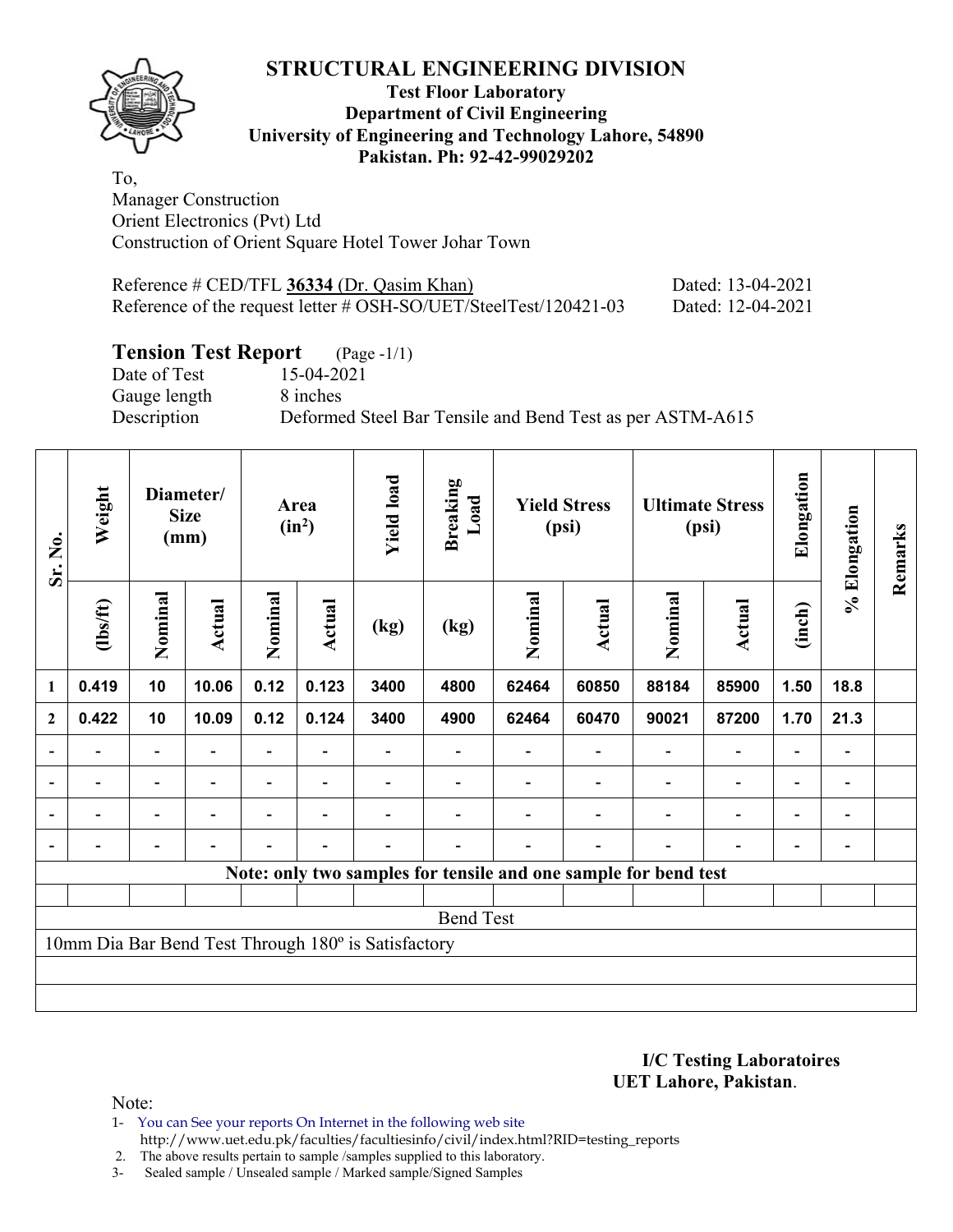

#### **Test Floor Laboratory Department of Civil Engineering University of Engineering and Technology Lahore, 54890 Pakistan. Ph: 92-42-99029202**

To, Assistant Quantity Surveyor Linker Corporate Office Tower 9 – Jail Road, Lahore

Reference # CED/TFL **36336** (Dr. Qasim Khan) Dated: 14-04-2021 Reference of the request letter # Nil Dated: 13-04-2021

#### **Tension Test Report** (Page -1/1) Date of Test 15-04-2021

Gauge length 8 inches

Description Deformed Steel Bar Tensile and Bend Test as per ASTM-A615

| Sr. No.      | Weight                                        | Diameter/<br><b>Size</b> |                  | Area<br>$(in^2)$ |                | <b>Yield load</b> | <b>Breaking</b><br>Load | <b>Yield Stress</b><br>(psi) |                |                                                                 | <b>Ultimate Stress</b><br>(psi) | Elongation     | % Elongation | Remarks       |
|--------------|-----------------------------------------------|--------------------------|------------------|------------------|----------------|-------------------|-------------------------|------------------------------|----------------|-----------------------------------------------------------------|---------------------------------|----------------|--------------|---------------|
|              | (1bs/ft)                                      | Nominal<br>$(\#)$        | Actual<br>(inch) | Nominal          | Actual         | (kg)              | (kg)                    | Nominal                      | Actual         | Nominal                                                         | Actual                          | (inch)         |              |               |
| 1            | 0.365                                         | $\mathbf{3}$             | 0.369            | 0.11             | 0.107          | 3800              | 5200                    | 76200                        | 78170          | 104200                                                          | 107000                          | 1.00           | 12.5         |               |
| $\mathbf{2}$ | 0.372                                         | $\mathbf{3}$             | 0.373            | 0.11             | 0.109          | 3100              | 4800                    | 62200                        | 62530          | 96200                                                           | 96900                           | 1.30           | 16.3         | Afco<br>Steel |
|              |                                               | ۰                        |                  | $\blacksquare$   |                |                   |                         |                              |                |                                                                 | $\blacksquare$                  |                |              |               |
|              |                                               | $\blacksquare$           |                  |                  |                |                   |                         |                              |                |                                                                 | $\blacksquare$                  | $\blacksquare$ |              |               |
|              |                                               | $\blacksquare$           |                  |                  | $\blacksquare$ |                   |                         |                              |                |                                                                 | $\blacksquare$                  | $\blacksquare$ |              |               |
|              | $\blacksquare$                                | ۰                        |                  | ۰                | $\blacksquare$ | $\blacksquare$    | $\blacksquare$          | $\blacksquare$               | $\blacksquare$ |                                                                 | $\blacksquare$                  | $\blacksquare$ |              |               |
|              |                                               |                          |                  |                  |                |                   |                         |                              |                | Note: only two samples for tensile and one sample for bend test |                                 |                |              |               |
|              |                                               |                          |                  |                  |                |                   |                         |                              |                |                                                                 |                                 |                |              |               |
|              |                                               |                          |                  |                  |                |                   | <b>Bend Test</b>        |                              |                |                                                                 |                                 |                |              |               |
|              | #3 Bar Bend Test Through 180° is Satisfactory |                          |                  |                  |                |                   |                         |                              |                |                                                                 |                                 |                |              |               |
|              |                                               |                          |                  |                  |                |                   |                         |                              |                |                                                                 |                                 |                |              |               |
|              |                                               |                          |                  |                  |                |                   |                         |                              |                |                                                                 |                                 |                |              |               |

**I/C Testing Laboratoires UET Lahore, Pakistan**.

Note:

1- You can See your reports On Internet in the following web site http://www.uet.edu.pk/faculties/facultiesinfo/civil/index.html?RID=testing\_reports

2. The above results pertain to sample /samples supplied to this laboratory.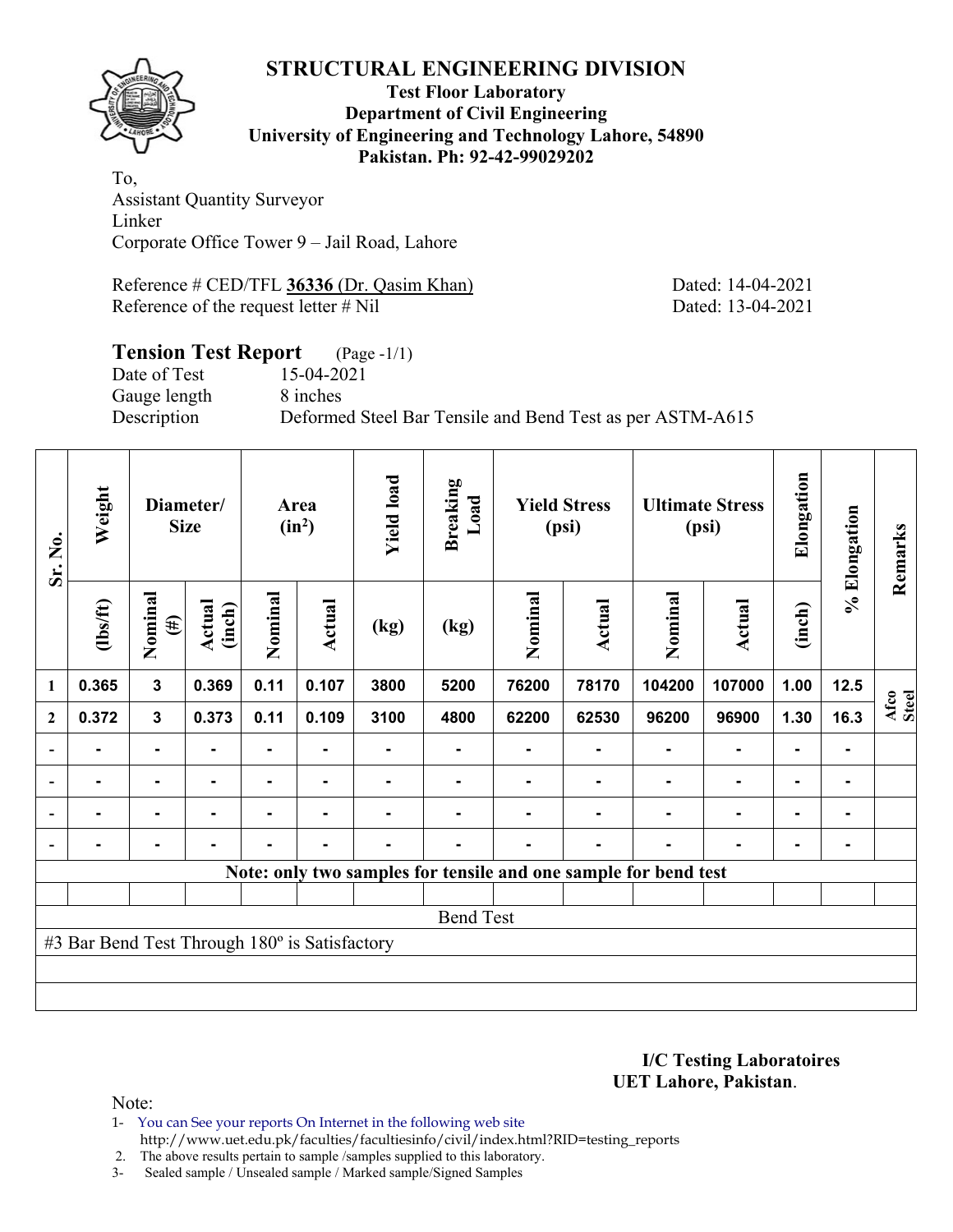

#### **Test Floor Laboratory Department of Civil Engineering University of Engineering and Technology Lahore, 54890 Pakistan. Ph: 92-42-99029202**

To, Site Supervisor Rasheed & Brothers Project Located at Park House Firdous Market, Gulberg Lahore

Reference # CED/TFL 36337 (Dr. Qasim Khan) Dated: 14-04-2021 Reference of the request letter # Nil Dated: 14-04-2021

# **Tension Test Report** (Page -1/1) Date of Test 15-04-2021 Gauge length 8 inches Description Deformed Steel Bar Tensile and Bend Test as per ASTM-A615

| Sr. No.        | Weight                                        | Diameter/<br><b>Size</b> |                  | Area<br>$(in^2)$ |                | <b>Yield load</b> | <b>Breaking</b><br>Load                                         | <b>Yield Stress</b><br>(psi) |                |                | <b>Ultimate Stress</b><br>(psi) | Elongation     | % Elongation   | Remarks |
|----------------|-----------------------------------------------|--------------------------|------------------|------------------|----------------|-------------------|-----------------------------------------------------------------|------------------------------|----------------|----------------|---------------------------------|----------------|----------------|---------|
|                | (1bs/ft)                                      | Nominal<br>$(\#)$        | Actual<br>(inch) | Nominal          | Actual         | (kg)              | (kg)                                                            | Nominal                      | Actual         | Nominal        | Actual                          | (inch)         |                |         |
| 1              | 0.377                                         | $\mathbf{3}$             | 0.376            | 0.11             | 0.111          | 3000              | 4200                                                            | 60200                        | 59660          | 84200          | 83600                           | 1.60           | 20.0           |         |
| $\mathbf{2}$   | 0.376                                         | $\mathbf{3}$             | 0.375            | 0.11             | 0.111          | 2900              | 4200                                                            | 58200                        | 57840          | 84200          | 83800                           | 1.70           | 21.3           |         |
| $\blacksquare$ |                                               | ۰                        |                  |                  |                |                   |                                                                 |                              |                |                | $\blacksquare$                  | $\blacksquare$ |                |         |
| $\overline{a}$ | $\blacksquare$                                | ۰                        | -                |                  | ۰              |                   |                                                                 |                              |                | ۰              | $\blacksquare$                  | ۰              | ۰              |         |
|                | $\blacksquare$                                | $\blacksquare$           | $\blacksquare$   | ٠.               | $\blacksquare$ |                   |                                                                 |                              | $\blacksquare$ | $\blacksquare$ | $\blacksquare$                  | $\blacksquare$ | ۰              |         |
|                |                                               | ۰                        |                  |                  | ٠              |                   |                                                                 |                              |                |                | $\blacksquare$                  | $\blacksquare$ | $\blacksquare$ |         |
|                |                                               |                          |                  |                  |                |                   | Note: only two samples for tensile and one sample for bend test |                              |                |                |                                 |                |                |         |
|                |                                               |                          |                  |                  |                |                   |                                                                 |                              |                |                |                                 |                |                |         |
|                |                                               |                          |                  |                  |                |                   | <b>Bend Test</b>                                                |                              |                |                |                                 |                |                |         |
|                | #3 Bar Bend Test Through 180° is Satisfactory |                          |                  |                  |                |                   |                                                                 |                              |                |                |                                 |                |                |         |
|                |                                               |                          |                  |                  |                |                   |                                                                 |                              |                |                |                                 |                |                |         |
|                |                                               |                          |                  |                  |                |                   |                                                                 |                              |                |                |                                 |                |                |         |

**I/C Testing Laboratoires UET Lahore, Pakistan**.

Note:

1- You can See your reports On Internet in the following web site http://www.uet.edu.pk/faculties/facultiesinfo/civil/index.html?RID=testing\_reports

2. The above results pertain to sample /samples supplied to this laboratory.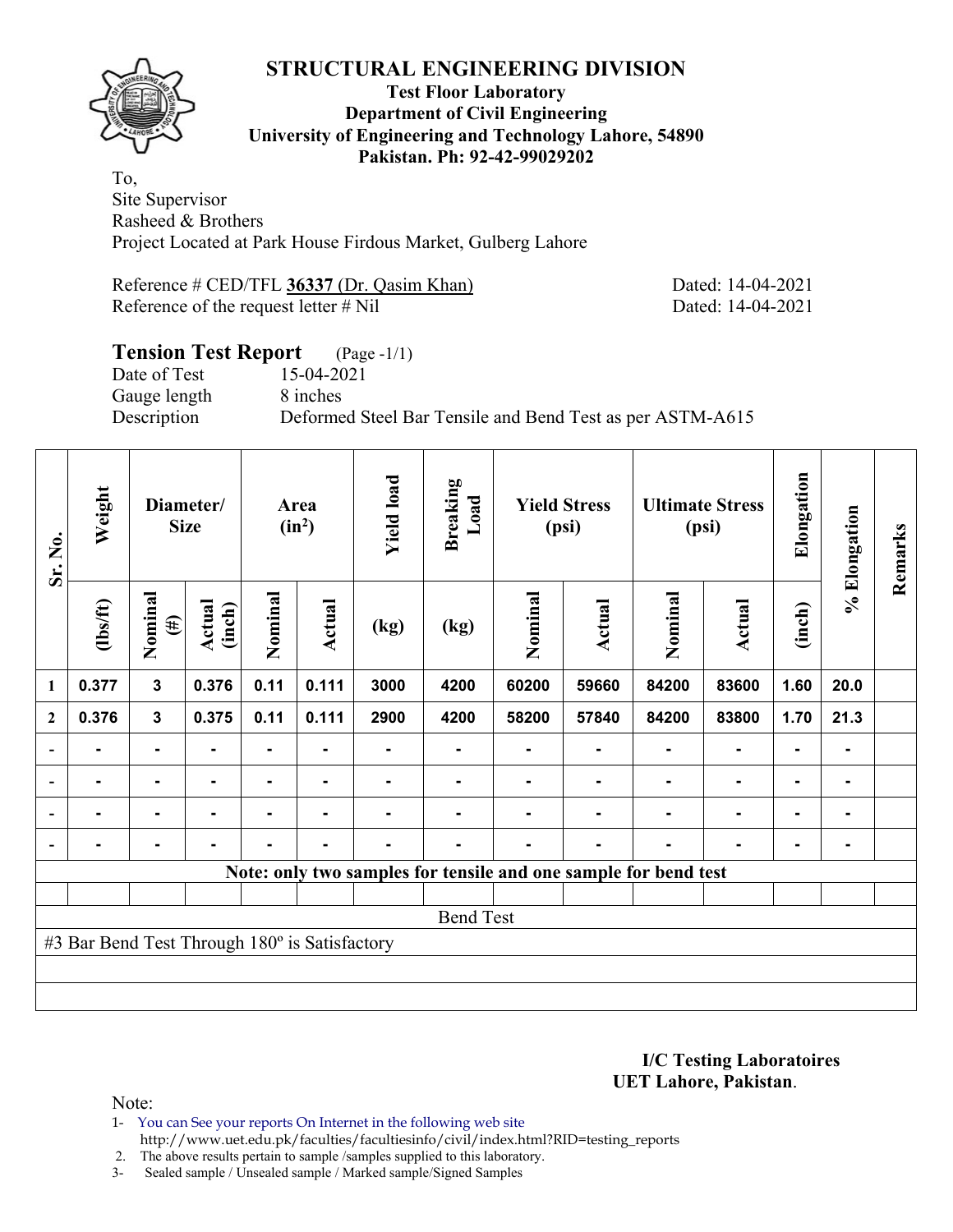

#### **Test Floor Laboratory Department of Civil Engineering University of Engineering and Technology Lahore, 54890 Pakistan. Ph: 92-42-99029202**

To, Major General Farhan Akhtar (R) Plot No. 209, Sector "C" Phase 8 CBW, DHA Lahore

Reference # CED/TFL 36340 (Dr. Qasim Khan) Dated: 14-04-2021 Reference of the request letter # Nil Dated: 13-04-2021

#### **Tension Test Report** (Page -1/1) Date of Test 15-04-2021 Gauge length 8 inches Description Deformed Steel Bar Tensile and Bend Test as per ASTM-A615

| Sr. No.        | Weight                                        | Diameter/<br><b>Size</b> |                  | Area<br>$(in^2)$ |        | <b>Yield load</b> | <b>Breaking</b><br>Load | <b>Yield Stress</b><br>(psi)                                    |        | <b>Ultimate Stress</b><br>(psi) |                | Elongation     | % Elongation | Remarks |
|----------------|-----------------------------------------------|--------------------------|------------------|------------------|--------|-------------------|-------------------------|-----------------------------------------------------------------|--------|---------------------------------|----------------|----------------|--------------|---------|
|                | (1bs/ft)                                      | Nominal<br>$(\#)$        | Actual<br>(inch) | Nominal          | Actual | (kg)              | (kg)                    | Nominal                                                         | Actual | Nominal                         | Actual         | (inch)         |              |         |
| 1              | 0.366                                         | $\mathbf{3}$             | 0.370            | 0.11             | 0.107  | 2500              | 3400                    | 50100                                                           | 51280  | 68200                           | 69800          | 1.80           | 22.5         |         |
| $\mathbf{2}$   | 0.364                                         | $\mathbf{3}$             | 0.369            | 0.11             | 0.107  | 2500              | 3300                    | 50100                                                           | 51480  | 66200                           | 68000          | 1.70           | 21.3         |         |
|                |                                               | ۰                        |                  | ۰                |        |                   |                         |                                                                 |        |                                 | ۰              | ٠              |              |         |
| $\blacksquare$ |                                               | ۰                        |                  |                  |        |                   |                         |                                                                 |        |                                 | $\blacksquare$ | $\blacksquare$ |              |         |
| $\blacksquare$ | -                                             | ۰                        | $\blacksquare$   | -                | ٠      |                   |                         |                                                                 |        | $\blacksquare$                  | ۰              | $\blacksquare$ |              |         |
|                |                                               | ۰                        |                  |                  | ۰      |                   |                         |                                                                 |        |                                 | $\blacksquare$ | $\blacksquare$ |              |         |
|                |                                               |                          |                  |                  |        |                   |                         | Note: only two samples for tensile and one sample for bend test |        |                                 |                |                |              |         |
|                |                                               |                          |                  |                  |        |                   |                         |                                                                 |        |                                 |                |                |              |         |
|                |                                               |                          |                  |                  |        |                   | <b>Bend Test</b>        |                                                                 |        |                                 |                |                |              |         |
|                | #3 Bar Bend Test Through 180° is Satisfactory |                          |                  |                  |        |                   |                         |                                                                 |        |                                 |                |                |              |         |
|                |                                               |                          |                  |                  |        |                   |                         |                                                                 |        |                                 |                |                |              |         |
|                |                                               |                          |                  |                  |        |                   |                         |                                                                 |        |                                 |                |                |              |         |

**I/C Testing Laboratoires UET Lahore, Pakistan**.

Note:

1- You can See your reports On Internet in the following web site http://www.uet.edu.pk/faculties/facultiesinfo/civil/index.html?RID=testing\_reports

2. The above results pertain to sample /samples supplied to this laboratory.